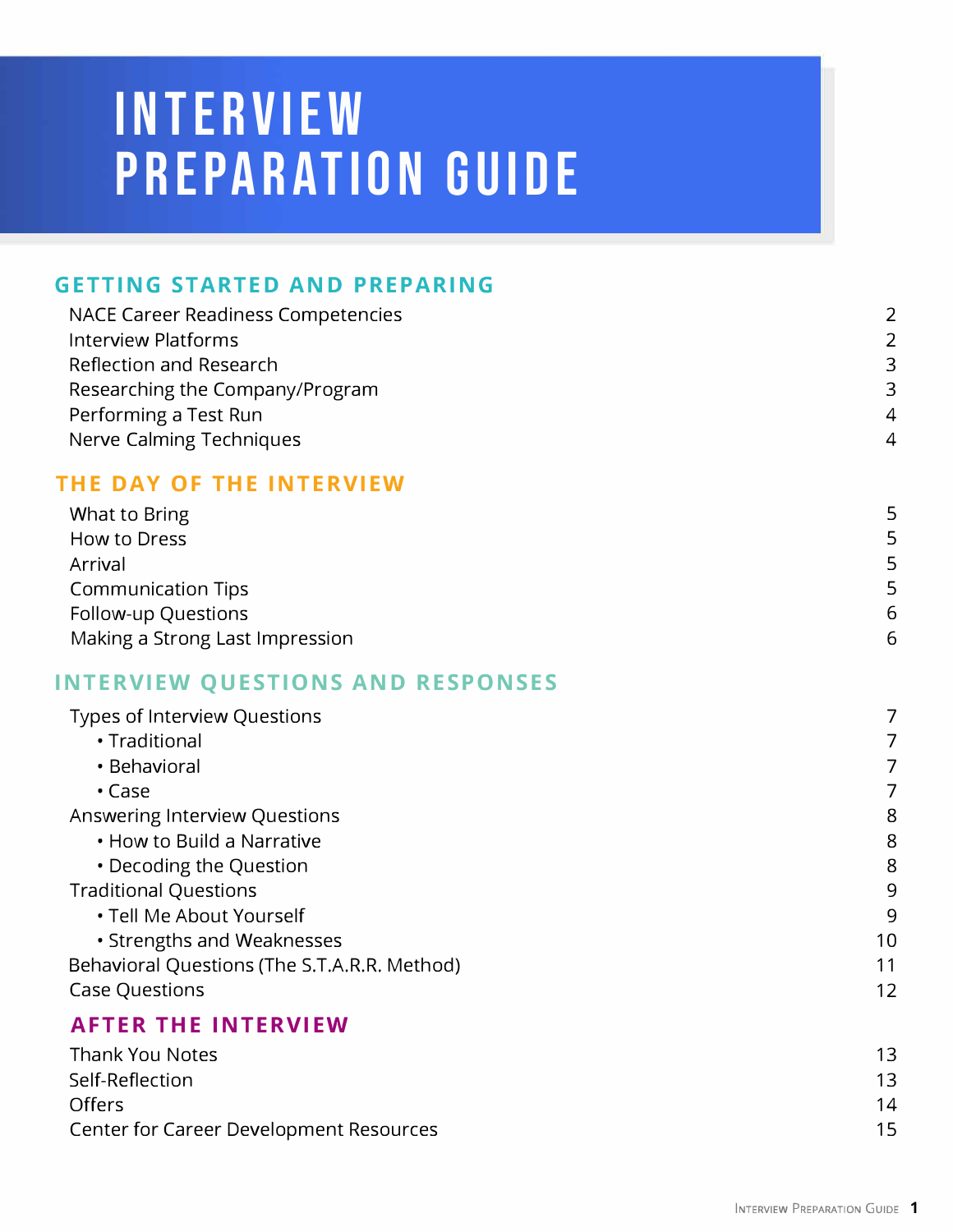# **GETTING STARTED AND PREPARING**

The Interview Preparation Guide will help you through the entire interview process by providing you with tools and techniques on how to prepare for an interview, how to succeed during an interview, and what to do after an interview ends.

### **CAREER READINESS COMPETENCIES**

As you read through this Interview Preparation Guide, you will be encouraged to reflect upon your Career Readiness Competencies as well as learn about the different ways to incorporate them into your interview responses. But what exactly are Career Readiness Competencies?

The National Association of Colleges and Employers (NACE) rates the most desirable transferable skills in potential employees each year. These skills are items that companies/programs identify as essential when considering new college graduates for their workplace.



### **INTERVIEW PLATFORMS**

With new technology emerging and talent being sourced from all over the country, schools and organizations are becoming more creative in the ways they conduct interviews. While a fair amount of interviewers still follow the traditional in-person, one-on-one format, more and more are breaking away from this practice and opting for more unique formats involving technology and/or multiple interviewers.



Conducted on location where you meet face-to-face with your interviewer(s)



Conducted via telephone, no face-to-face interaction with your interviewer(s)



Conducted via video or other web interface where you may or may not have face-to-face interaction with your interviewer(s)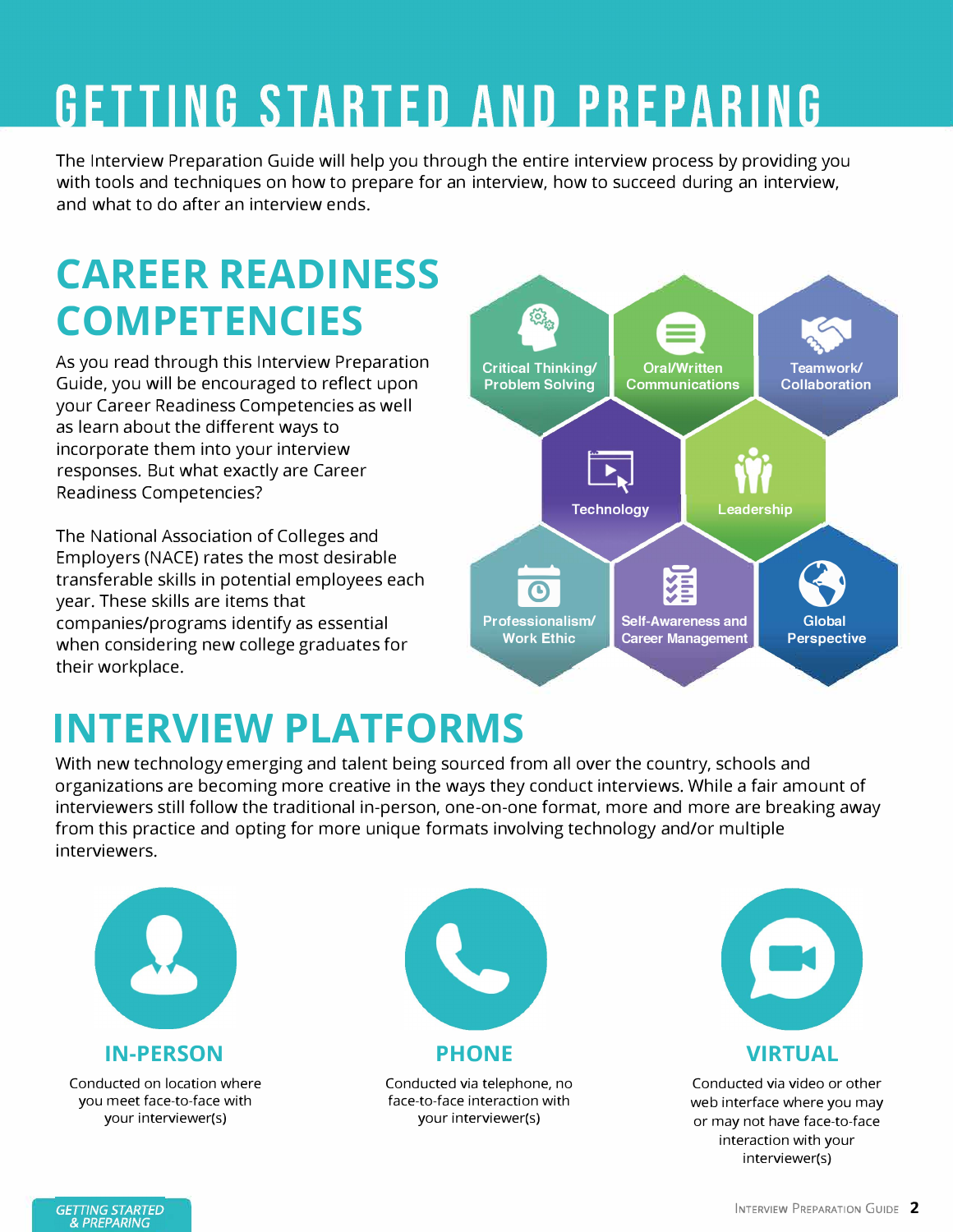## **REFLECTION AND RESEARCH**

Every question in an interview has a purpose and, in most cases, the underlying purpose is so the interviewer can get a better understanding of your core Career Readiness Competencies. Before providing your answer to a question, it's important to first understand what skill/Career Readiness Competency the interviewer is trying to assess with that question.

In order to make a positive impression on an interviewer, you must first know yourself well enough and be ready to articulate your strengths. Having a strong understanding of your interests, skills, and values as they relate to the requirements and qualifications of the position or program is crucial to a successful interview. Interviewers will be looking for you to clearly articulate who you are and what you can offer them to ensure you are the right individual for the opportunity. Perform a self-assessment and look closely at the experiences that have shaped you as a person and as a candidate and be ready to talk about them.

As you reflect on these situations, it is recommended you also review the position/ program description to anticipate what questions you may be asked based on the skills and career readiness competencies preferred or required. Visit **career.uconn.edu/ interviewpreparation**  and use the **Interview Self-Assessment Worksheet** to help you prepare examples of past experiences that best showcase the skills a company/program may be looking for. You can also schedule an appointment with a career consultant for additional guidance.

| <b>CENTER FOR</b><br><b>CAREER DEVELOPMENT</b> |                                                                                                                                                                                                                                                        |  |
|------------------------------------------------|--------------------------------------------------------------------------------------------------------------------------------------------------------------------------------------------------------------------------------------------------------|--|
|                                                | 1. Review the position/program description and write down the preferred and required qualifications as listed.                                                                                                                                         |  |
| <b>Preferred Qualifications/Requirements</b>   | <b>Required Qualifications/Requirements</b>                                                                                                                                                                                                            |  |
|                                                | 2. Write down the desired skills and interests you see repeated throughout the position/program description.                                                                                                                                           |  |
| Skills                                         | Interests                                                                                                                                                                                                                                              |  |
|                                                |                                                                                                                                                                                                                                                        |  |
| <b>Critical Thinking / Problem Solving</b>     | 3. Reflect on the notes above, as well as the core competencies outlined below, and jot down examples from your past<br>experiences that align with the position/program needs to utilize in your interview responses.<br>Oral / Written Communication |  |

*Figure (above): the interview self-assessment worksheet* 

#### **RESEARCHING THE COMPANY/PROGRAM**

Knowing information about the company or program you are applying to, as well as your potential responsibilities, is also a critical element of a successful interview. Not only will your research demonstrate to the interviewer that you are genuinely interested in their company/program, it will also help you feel more confident in articulating why you are the best candidate for the opportunity. This knowledge will also help you formulate questions to ask at the end of your interview, which we will discuss later in this guide.

#### **WHERE TO RESEARCH**

- Company/Program Website
- Social Media Pages
- Glassdoor
- Linkedln
- Handshake
- Husky Mentor Network
- Vault
- Peterson's Graduate Search

#### **WHAT TO RESEARCH**

- Goals and Initiatives
- History
- Culture
- Dress Cade
- Mission and Values
- Competitors
- Interviewers/Key Personnel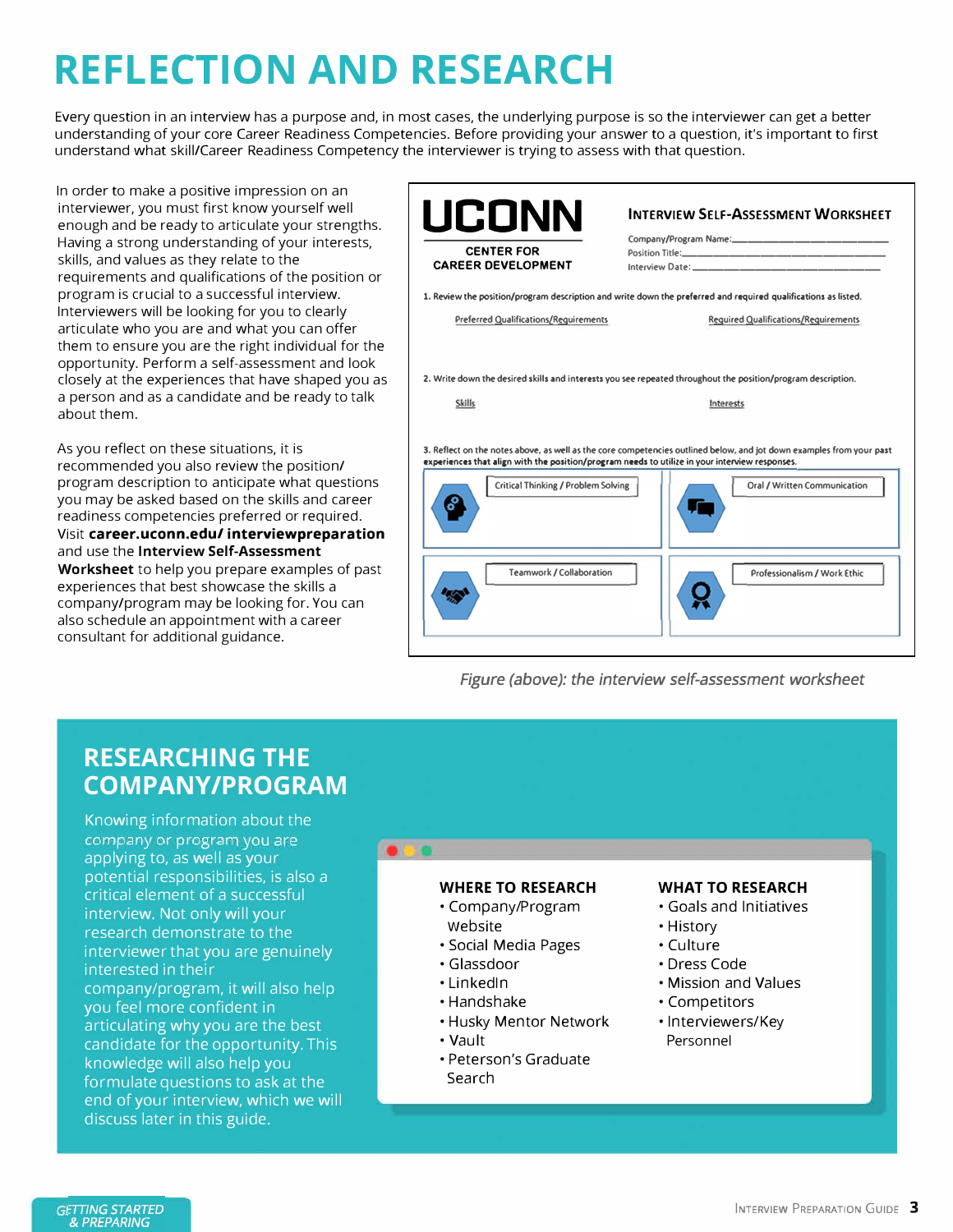### **PERFORMING A TEST RUN**

In addition to your online research, you will also want to become familiar with the physical location of the company or program. Review directions to the facility in advance and, if possible, do a practice-run to the address and prepare alternate travel routes in the event of traffic or unexpected road closures. Knowing how long it will take to get there, where to park if needed, and how to navigate the facility's property will help to ensure you are able to arrive 10-15 minutes early for your interview which is recommended. This extra time will allow you to review your notes, take care of any last-minute personal needs, as well as acclimate to the setting and help reduce the nerves associated with being in a new environment.

### **NERVE CALMING TECHNIQUES**

An interview should be conversational not, interrogational, but sometimes your nerves can prevent you from remembering how to open a two-way dialogue. To help keep your mind clear and focused prior to and during an interview, try practicing some of the nerve calming techniques outlined below:



#### **STAY CONSISTENT**

Maintain the same daily routines: bed/wake time, breakfast, coffee, etc.



### **MEDITATION**

Sit quietly and clear your mind of non-interview related distractions; focus on your interview performance and responses



### **AFFIRMATIONS**

Recite positive and uplifting messages to yourself regarding your qualifications

#### **a T REWARD YOURSELF**

Give yourself something to look forward to. Set aside time after the interview for a special treat (ice cream, coffee, conversation with a close friend, catch up on Netflix, etc.)

### **• THE S.T.O.P. METHOD<sup>1</sup>**

Stop to pause on your thoughts and what you're doing Take a few deep breaths Observe what's going on with your body, emotions, and mind Proceed with an intention to incorporate your observations into your actions

<sup>1</sup> Charyk, Chris. "The Mental Trick You Can Use to Get Through Any Stressful Situation." TheMuse, www.themuse.com /advice/themental-trick-you-can-use-to-get-through-any-stressful-situation. Accessed 28 May 2019

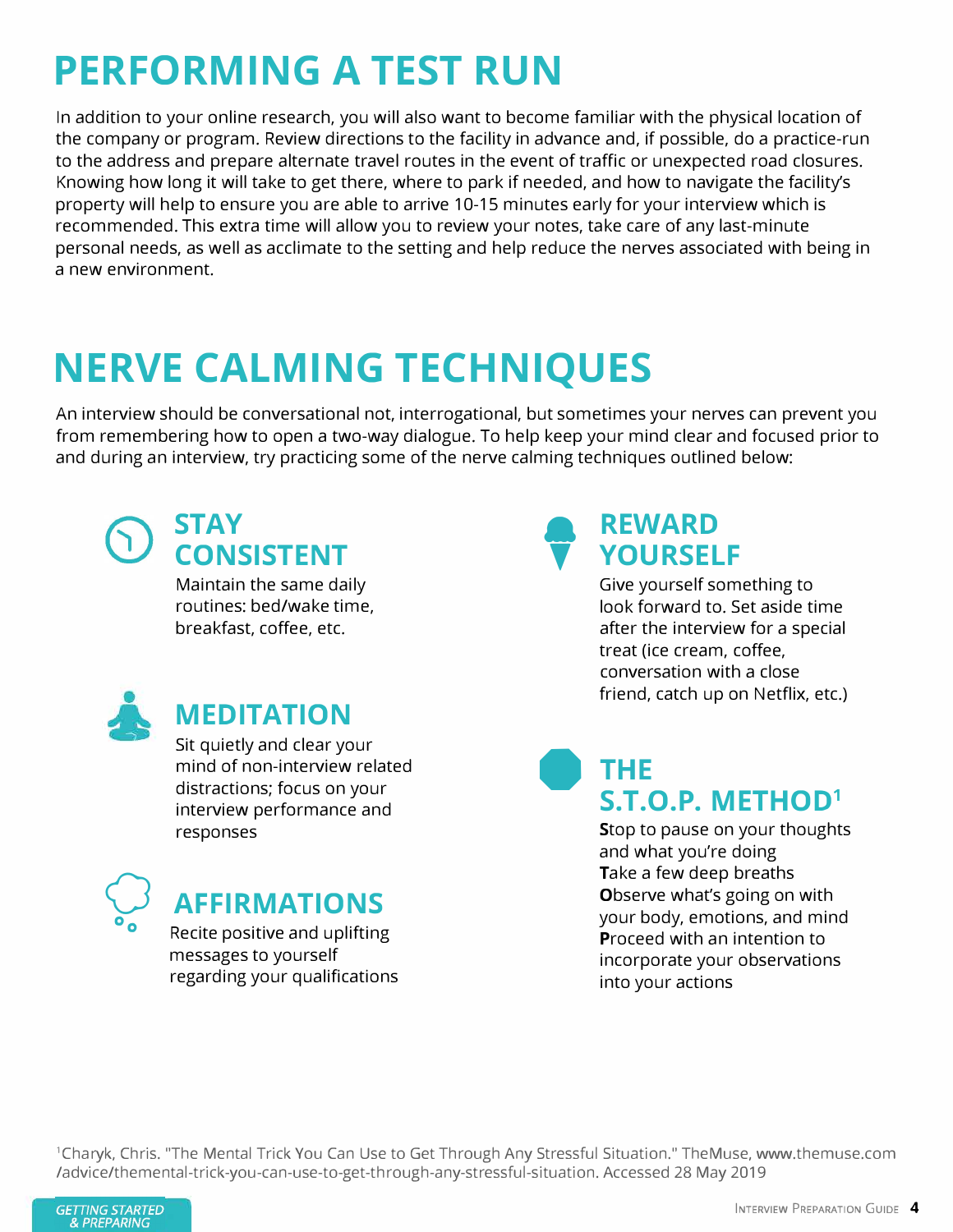## THE DAY OF THE INTERVIEW **WHAT TO BRING**

- 
- Extra copies of your résumé, application (if applicable) materials, and business cards (one per interviewer, plus one or two extra)
- Optional: A small briefcase or bag necessary)
- Optional: A water bottle and mints

#### **What to bring to an interview: What not to bring to an interview:**

- A padfolio with paper and pen to take notes Cell phone: Shut it off or leave it in your car
	- Oversized and flashy purses, backpacks, or bags
	- Chewing gum and food (unless medically
	-
	- Parents, family, or friends

### **HOWTO DRESS**

Interview attire can vary across industry or program and is subject to personal comfort. With that in mind, it is important to consider the dress code of the company/program you will be interviewing with when choosing what to wear. For more tips on how to dress and

make a strong impression on the interviewer visit **http://s.uconn.edu/ workplaceattire** or schedule an appointment with a Career Coach.

### **ARRIVAL**

The interview truly begins from the moment you arrive at your destination, and your behavior must reflect that. This includes pulling into a parking lot, arriving at an airport, or even activating your webcam for a virtual interview. As previously mentioned in this guide, it is recommended you arrive 10-15 minutes early for your interview when possible. Arriving any earlier puts stress on the interviewer to begin sooner than intended and any later appears unprofessional.

Proceed with the assumption that the interviewer will ask everyone you come in contact with their opinion of you so remember to greet everyone you meet in a polite and confident manner. Also, be sure you are not carrying any odors that will enter the room before you do, or, linger after you exit (ex. excessive perfume/cologne, smoke, food/beverage odors, etc.).

### **COMMUNICATION TIPS**

Your verbal and non-verbal communication has a big impact on the interviewer's perception of your competence. Below are some tips and tricks specific to verbal and non-verbal communication that you can use to impress the interviewer.

### **VERBAL:**

- Use formal grammar and avoid fillers such as "um," "like," and "you know."
- Stick to professional language and industry-specific terms when appropriate. Avoid colloquial phrases like "you guys."
- Listen carefully to questions in their entirety and respond in a clear, concise, and logical order.
- Try to avoid skipping questions or asking the interviewer to repeat any, which may make it seem like you are not listening. Ask them to rephrase instead.

### **NON-VERBAL:**

- Maintain steady eye contact throughout the entire interview. Aim to be making eye contact approximately 70% of the time.
- Avoid fidgeting or spinning in your seat.
- Maintain good posture sit forward and alert, not slouched in your chair.
- Maintain professionalism even if the interviewer assumes a more casual demeanor.
- Use hand gestures strategically to add emphasis to answers and demonstrate enthusiasm in a non-invasive/distracting way.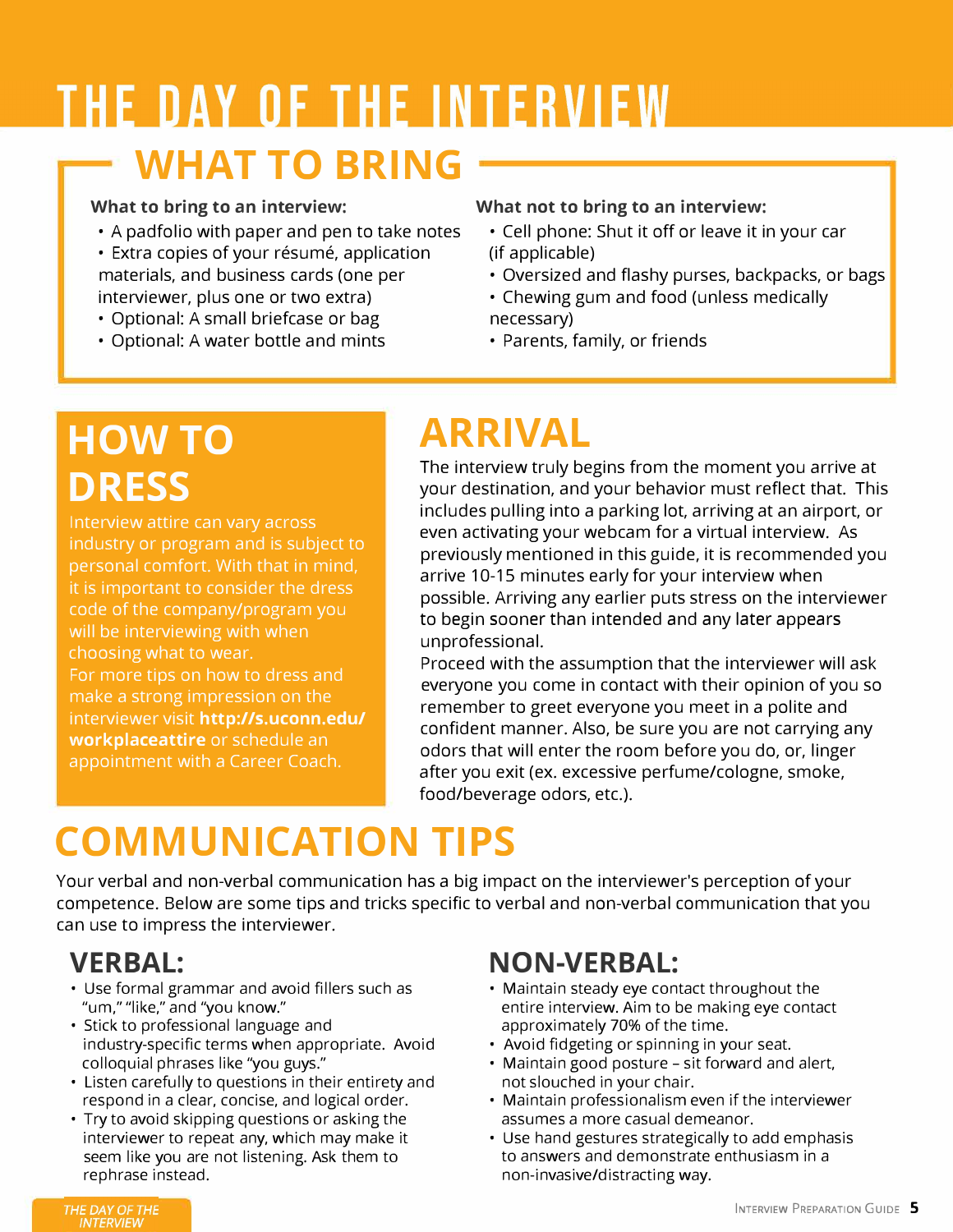## **ENDING THE INTERVIEW**

### **FOLLOW-UP QUESTIONS**

At the end of the interview, be prepared to ask a minimum of 3-5 well thought out questions. These questions should be a mix of questions you have prepared ahead of time based on your self-assessment and research of the company/ program as well as questions that may have come up during the interview. The questions you prepare are intended to allow you to get a better feel for whether or not the opportunity and company/program are the right fit for you. They also show you did your research and have genuine interest in the opportunity. Asking unique, thoughtful questions and jotting down notes to the responses will show the interviewer you are actively engaged and listening.



- Projects you will work on from the beginning  $\|\cdot\|$  Salary, hours, or benefits
- Training/orientation opportunities  **The Landslife of School** Housing accommodations
- Current events impacting the company or  $\|\cdot\|$  Vacation time program **• Holiday schedule**
- Company or program's plans for future growth  $\|\cdot\|$  Controversial topics
- Tailored questions based on your research **Fig. 1** Company criticisms
- Next steps in the selection process  $\|\cdot\|$  Personal topics

### **DO ASK CONTAINS AND BON'T ASK**

- 
- 
- 
- 
- 
- 
- 

### **MAKING A STRONG LAST IMPRESSION**

As outlined earlier in this guide, the interview starts from the moment you arrive on location; therefore, it's also important to remember your interview doesn't end until you have returned home or disconnected from all virtual components. Make sure to leave a strong lasting impression as you exit your interview.

#### DO

- Push in your chair
- Reiterate your interest in the position
- Thank everyone for their time/assistance (including receptionists, security guards, etc.)
- Ask for contact information/business cards if not provided

#### **DON'T**

- Leave garbage behind
- Remove or adjust interview attire
- Check your cell phone as you're leaving the building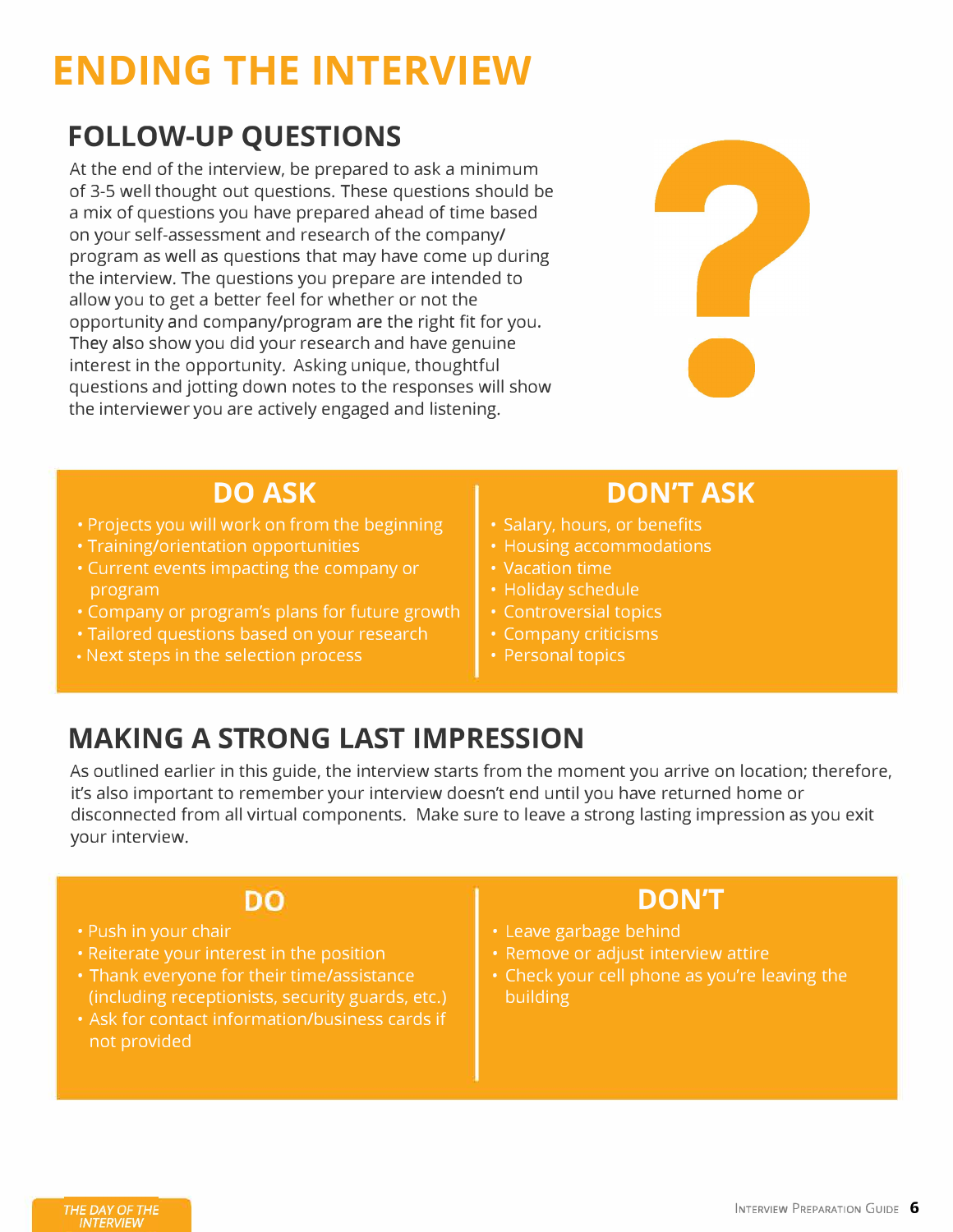# **INTERVIEW QUESTIONS AND RESPONSES**

### **TYPES OF INTERVIEW QUESTIONS**

There are three main categories of interview questions you are most likely to encounter during an interview: Traditional, Behavioral, and Case.

### **1. TRADITIONAL**

Allows the interviewer to get a better understanding of your personality, background, and values.

#### Examples:

- Tell me about yourself.
- What are your
- strengths/weaknesses?
- Why are you interested in this company/program?

### **2. BEHAVIORAL**

Allows the interviewer to assess how you will react to situations in the future based on your reactions and behaviors to similar situations in the past.

#### Examples:

• Give me an example of a time you motivated others. • Describe a moment when you worked with a person whose background, values, and beliefs were different than yours. • Tell me about a time you failed.

### **3. CASE**

Allows the interviewer to assess your analytical skills and approach to problem solving in a real-time environment.

#### Examples:

- How many traffic lights are in New York City?
- Your client, with a steady decline in sales, asked you to develop a proposal to make them more competitive in the marketplace. How do you do this?
- There are two escalators to come up from the subway but only one to go down. Why?

Visit career.uconn.edu/interviewpreparation for additional information on various types of interview questions and formats including:

- Ethical Interview Questions
- Multiple Mini Interview (MMI) Questions
- Inappropriate/Illegal Interview Questions
- Panel and Group Interviews
- Virtual and Phone Interviews
- All-Day Interviews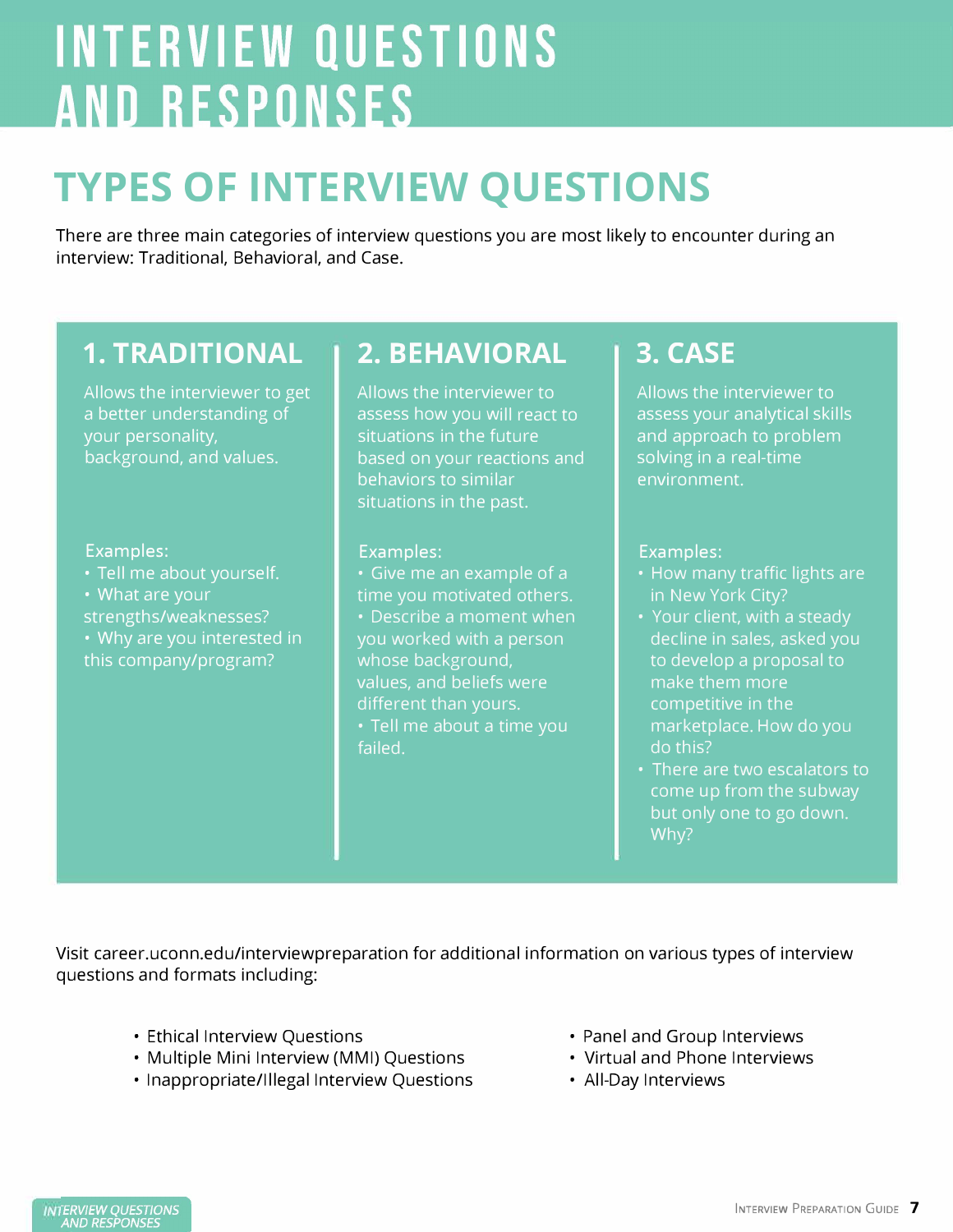### **ANSWERING INTERVIEW QUESTIONS**

### **HOW TO BUILD A NARRATIVE**

As mentioned earlier in this guide, an interview is meant to be conversational; delivering your responses to interview questions in a narrative format will help you do just that. Answering an interview question should be similar to the way you would carry on a conversation with a friend using detailed stories and examples. Painting a visual picture through your words not only allows the interviewer to gain insight into your thought process, but also how those stories and examples will benefit them by offering you the position.

I Plan ahead and think of several<br>
Figure 2011<br>
Situations that you could use to answer multiple questions.

I Shuddoms that you could use to<br>
answer multiple questions.<br>
Use a variety of examples; try to<br>
include jobs, internships, volunteer experience, or academic projects<br>
answer multiple questions.<br>
Use a variety of examples; try to<br>
include jobs, internships, volunteer<br>
experience, or academic projects experience, or academic projects<br>Don't be too literal. Explain every

response even if asked for only a few words.

I Focus on the experiences that are most relevant to the position/program you are applying to.

It's OK to talk about personal situations or conflicts if related to the particular position but avoid sharing private details.

Remain alert to the interviewer's body language and non-verbal cues to help stay on track and avoid rambling.

### **DECODING THE QUESTION**

Before providing your answer to a question, it's important to first understand what skill/career readiness competency the interviewer is trying to assess with that question. Having a good understanding of what the interviewer is looking for based on the requirements of the position will help you select the best example to speak about in your response. Reflect upon your answers in the self-assessment activity earlier in this guide to help relate your skills to the interviewer's needs.

I

The rest of this section will demonstrate how to answer specific types of questions as well as the career readiness competencies an interviewer may be trying to assess. (Note: the career readiness competencies outlined in the table below are only for reference and not meant to infer these are the only competencies assessed by these questions.)

| <b>QUESTION TYPE</b><br>(EXAMPLES) | <b>QUESTION</b><br>(EXAMPLES)                    | <b>COMPETENCIES</b><br><b>CONSIDERED</b><br>(EXAMPLES)                        |
|------------------------------------|--------------------------------------------------|-------------------------------------------------------------------------------|
| 1. Traditional                     | Tell me about yourself.                          | Professionalism/Work Ethic<br><b>Self Awareness and Career</b><br>Management  |
| 2. Behavioral                      | Tell me about a time you<br>took initiative.     | Teamwork/Collaboration<br>Leadership                                          |
| 3. Case                            | How many traffic lights are<br>in New York City? | <b>Critical Thinking/Problem Solving</b><br><b>Oral/Written Communication</b> |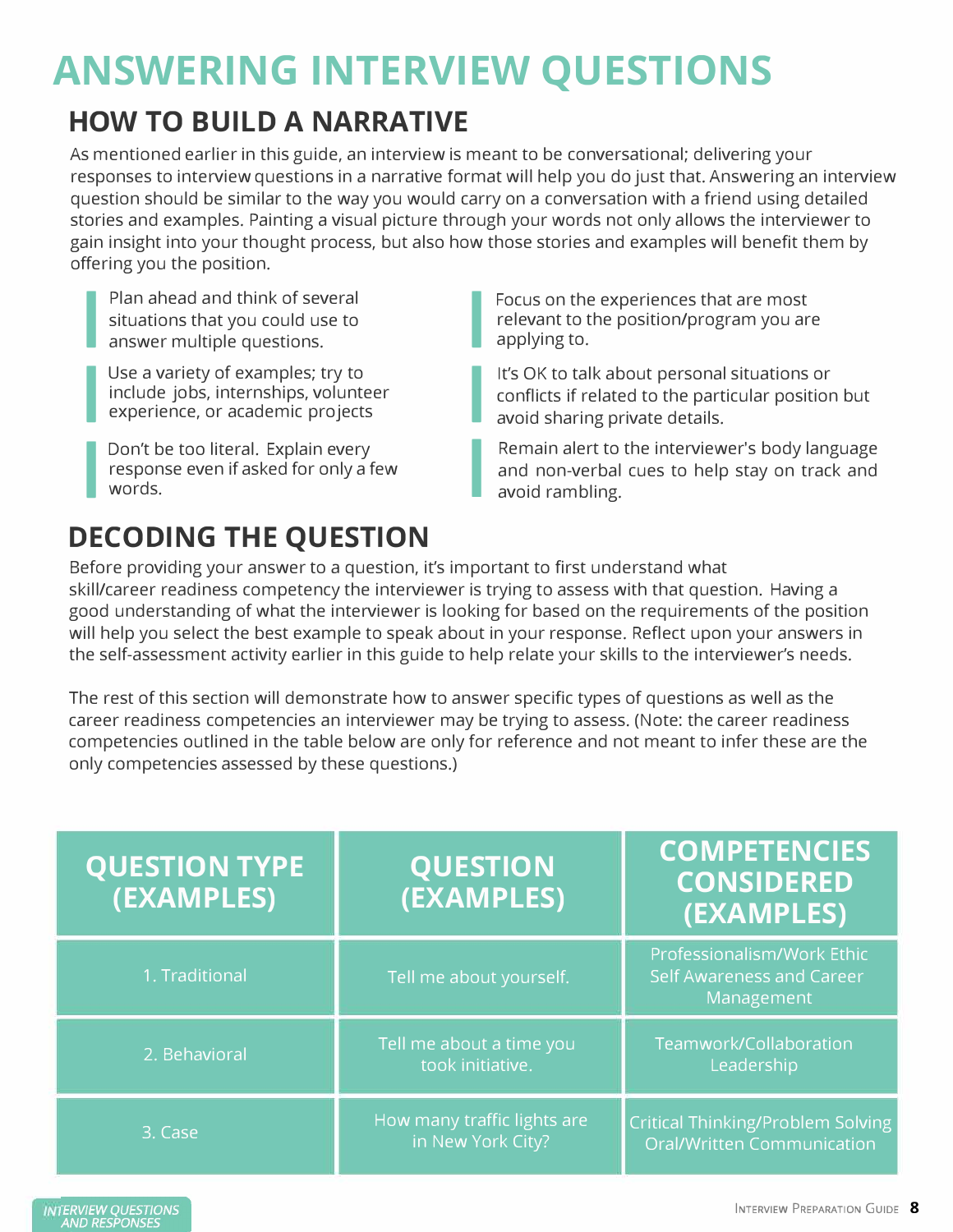### **TRADITIONAL QUESTIONS**

### **TELL ME ABOUT YOURSELF**

This question, or some variation of it, will almost always be asked in an interview. While this question seems simple, it has layers and depth, so preparing an answer ahead of time will help you make a strong first impression on the interviewer. Your prepared answer can be about two minutes in length. Use this time wisely; make sure you do not ramble for too long about one particular activity or experience. How you answer this question sets the tone for the remainder of the interview so remember to engage the interviewer and show enthusiasm!

#### **WHAT TO INCLUDE**

- **Explain your background and your story.** Explain a little about who you are and why you are interested in the opportunity. How did you first know the field was a good fit for you? Choose an aspect of your professional identity that makes you stand out and talk about it. How does your class experience connect to this position or program? What are you currently involved in that may relate?
- **Provide a brief summary of a few relevant skills and experiences.** Talk about internships, on-campus involvement, academic projects, and volunteer experiences that match the opportunity you are interviewing for.
- **• Discuss your future plans.** Where do you see yourself in 3-5 years, and how does this opportunity help you get there? Explain how this position or program is the next logical step in your career path.

### **WHAT NOT TO INCLUDE**

- **• Generic opening.** Don't begin your response with "My name is  $\frac{1}{2}$ , and I'm currently a at UConn studying \_\_\_\_\_ ."
- **• Personal activities.** Avoid talking about hobbies or interests unless relevant to the position.
- **• True confessions.** "I'm looking for a new job because I hate my boss!"
- **• The commercial.** Make your answer genuine and natural, not rehearsed or robotic.
- **• Lying.** Always be honest and focus on the positives; don't just tell them what they want to hear.
- **• The resume.** Do not simply repeat or read off your résumé. Instead, summarize key points of it.

### **EXAMPLE: "TELL ME ABOUT YOURSELF."**

"I have very vivid memories from the time I was about 5-years-old of my mother telling me I 'was going to do great things' when I grew up. I've always had an inquisitive side and remember sitting in my room taking apart toys to find out how and why they worked rather than just playing with them the way my siblings did. It was that desire to understand the inner-workings of items that led me to want to major in Civil and Environmental Engineering at UConn. As a rising senior, I have already completed numerous academic projects and have been actively involved with my town's Department of Public Works as an assistant to the Town Engineer for the past four years. Through these experiences, I have learned a great deal about time management, technical design plans, municipal improvement projects, and leadership which I feel will allow me to excel in this particular position given the nature of the road rehabilitation and infrastructure development projects outlined in the job description. I hope to utilize the skills gained from this internship to obtain a formal position as Assistant Town Engineer upon graduation and eventually pursue graduate school to obtain the education required to make an impact at a much bigger level."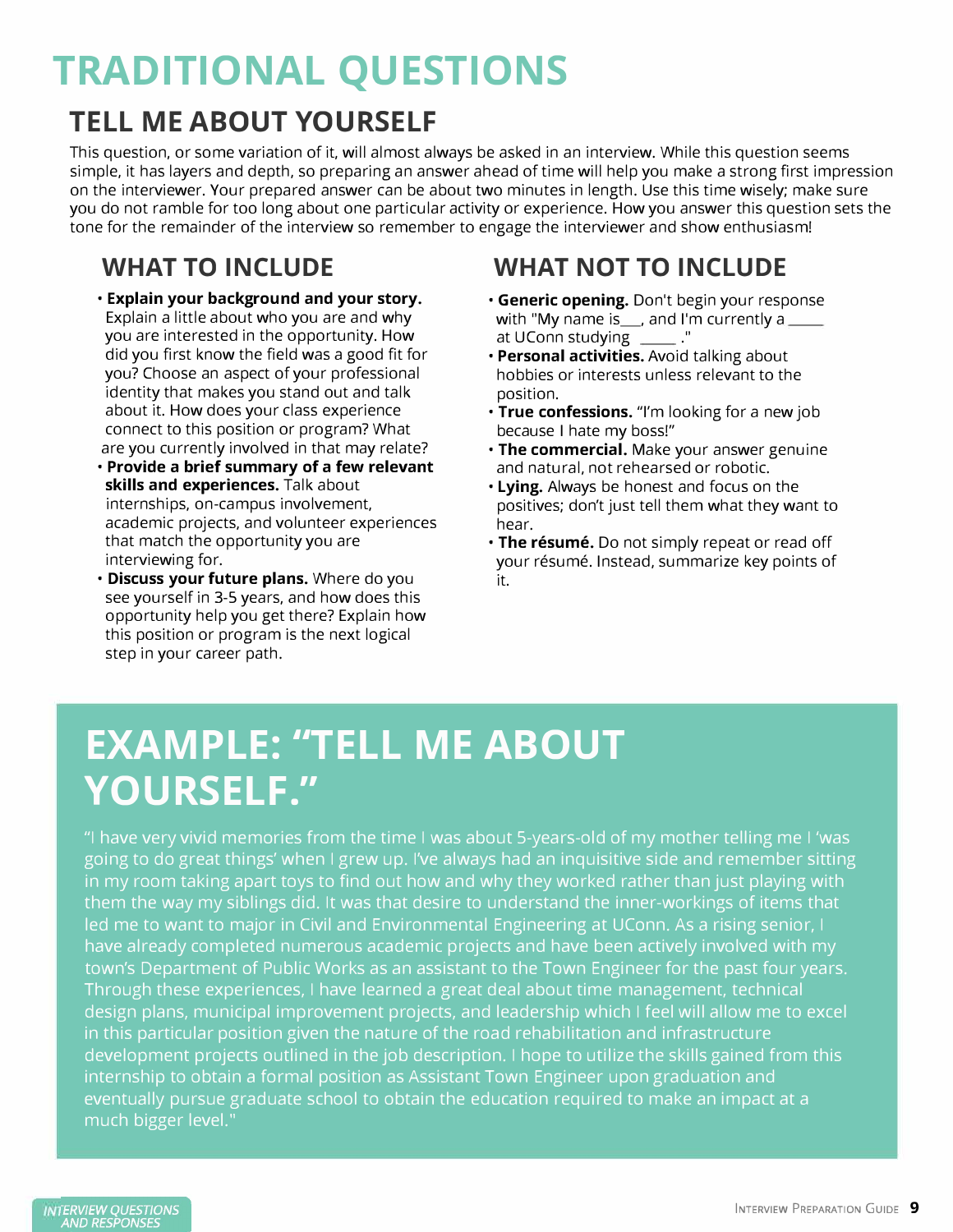### **STRENGTHS AND WEAKNESSES SPEAKING ABOUT STRENGTHS:**

Choose a skill or a quality you possess that is relevant to the position, and be ready to provide a few examples of how you have used that skill in the past. Be sure to avoid general phrases or traits like "hard working" or "dedicated." Rather, focus on transferable skills that you can articulate to the interviewer. Back up your answer with an example from your résumé. When did you gain or exemplify this strength? Elaborate with an example or story rather than just telling them.

### **SPEAKING ABOUT WEAKNESSES:**

Being able to identify and articulate honest and genuine weaknesses is essential to a successful interview. The key to answering this question is to pick a skill or quality that is not necessary for the job or program but is not so unrelated it is superfluous. After you briefly describe your lacking skill or trait, be sure to describe ways in which you are improving or planning to improve that skill. Be as specific as possible when describing what you are currently doing to improve in this area.

#### **TRANSFERABLE SKILLS**

are abilities, attributes, and personal qualities obtained during your study and experiences that you can use across industry lines.

**Examples include:** administrative, analytical, creative, critical thinking, customer service, interpersonal leadership, multitasking, organizational, persuasion, problem-solving, quantitative, teaching, teamwork, technological, time management, and verbal/written communication skills.

### **EXAMPLE: WHAT IS YOUR GREATEST STRENGTH?**

"I would have to say I have strong communication skills, both verbal and written. When I was a camp counselor at The Hole in the Wall Gang Camp last summer, I had to communicate clearly and effectively with campers to ensure they were having a fun, yet safe summer experience. I did so by facilitating a daily meeting every morning to make my campers aware of each day's planned participating in, and get feedback about the activities that took place the day before. I also communicated with their family members through phone calls, emails, and in-person interactions on visiting days to keep them updated on camp events and their camper's wellbeing. Both my campers and their parents appreciated my effort to keep everybody informed and to cater the camp experience as much as possible to each camper's interests. I know I could bring a strong communication skillset to a classroom by effectively communicating in similar ways with students as well as parents or guardians on a regular basis."

### **EXAMPLE: WHAT IS YOUR GREATEST WEAKNESS?**

"Since I am most interested in focusing on English and language education, I sometimes face difficulty with tasks that involve analyzing numbers or other types of data. I often excel when class assignments involve reading and/or writing because that is how I learn best, but I am hesitant and less confident when working on assignments that involve data analysis or interpretation. When I first came to a math requirement for my major. I soon realized, however, that I would have to be doing at least some numerical analysis in my work as a teacher, so I decided to take a statistics course to develop professor's office and studying with classmates, but I was able to finish the course with a B+ and now feel much more comfortable with numbers."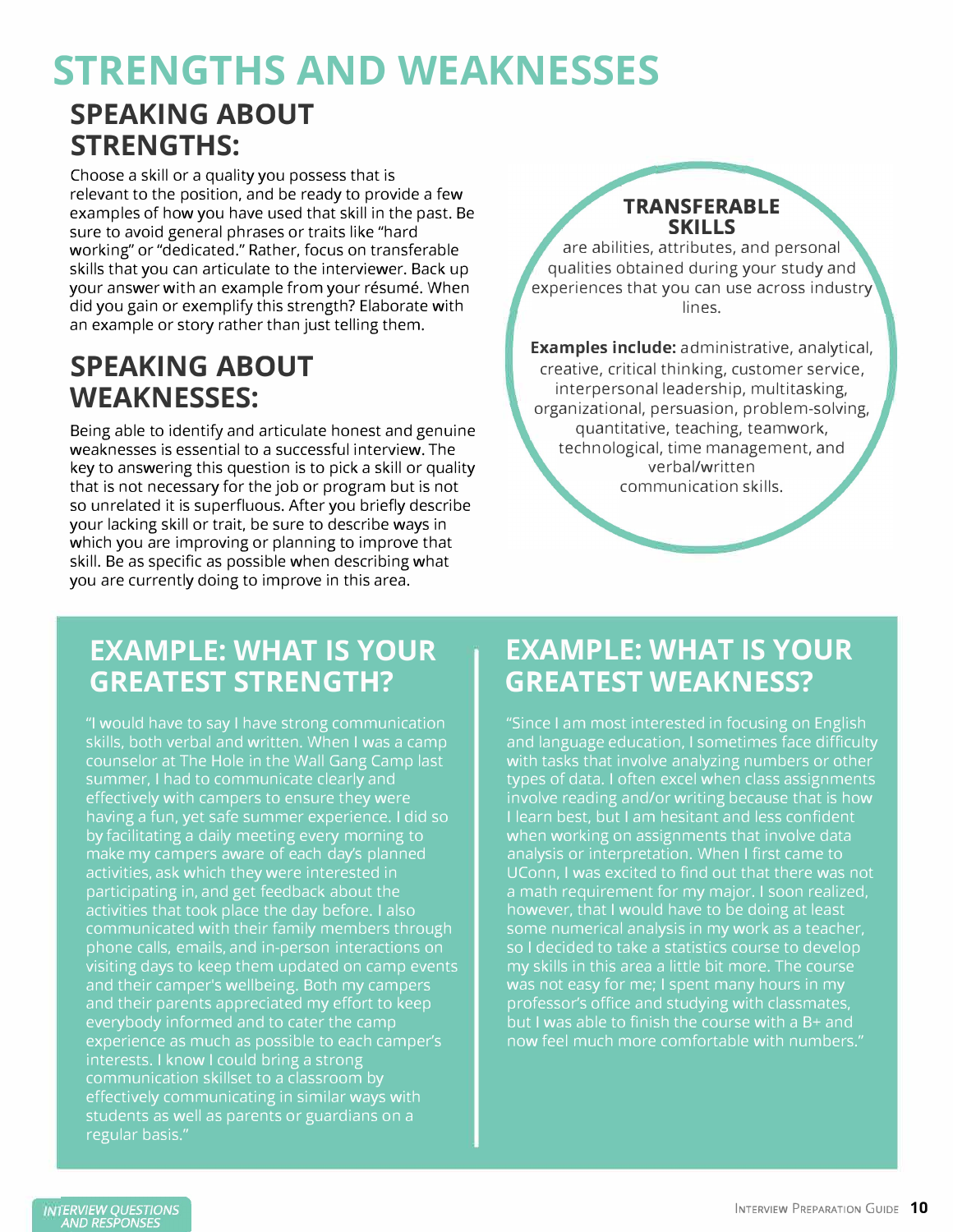### **BEHAVIORAL QUESTIONS**

### **THE S.T.A.R.R. METHOD**

When answering behavioral interview questions, the best answers usually contain five important parts. To remember them, use the S.T.A.R.R. acronym, which stands for Situation, Task, Action, Result, and Relate.

### **EXAMPLE: "TELL ME ABOUT A TIME YOU TOOK INITIATIVE."**

**SITUATION**  *Give a brief overview that provides context.* 

**TASK** Describe the task or

project you had responsiblity for. position requires organized leadership and initiative because I am responsible for hosting educational and social programs that are of interest to 30 undergraduate students in a residence hall on campus."

"When thinking about planning my first educational program of the semester for the students that live on my floor, I wasn't about."

#### **ACTION**  *Explain the action steps you took to approach the*

*situation.* 



### **RESULT**  *the outcome of the*

*Remember to include situation.* 

## **RELATE**

*Explain what you learned from this experience and how it will benefit the company/program.* 

out the survey to my residents, letting them know I would put together programs for the year based on their recommendations. I gave them two days to turn in their surveys by placing them in an other topics were the most chosen. I did some research to determine whether or not there were many resources on campus that had information on these topics. After identifying the

"Fortunately, I was able to bring in three different offices to give presentations to my students regarding the topics they expressed the most interest in. My residents really enjoyed the educational programs, and each had approximately 40-60% attendance, which in conducting the survey and needs assessment in order to develop programming that my students were truly interested in, and asked me to share it with my fellow RAs so that they could use it with their students as well."

"My ability to think outside of the box and approach all situations in surely be an asset to this position. I understand that there will be a lot of project work assigned to the individual that fills this role, and my approach to tackling challenges head-on, combined with my ability to foster excellent working relationships with project team members, will ensure deadlines are met in the most effective and efficient ways possible."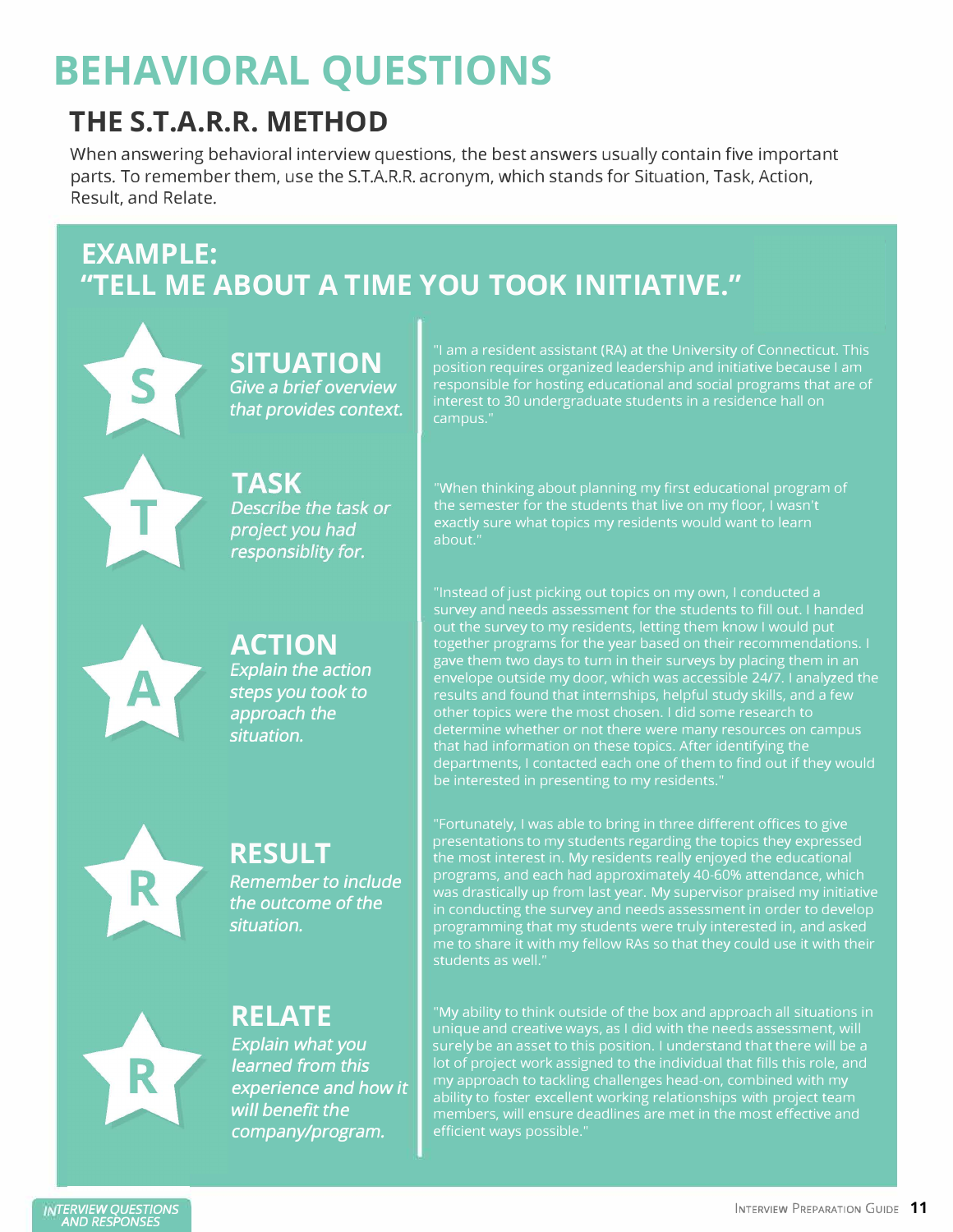### **CASE QUESTIONS**

Have you ever had a math teacher tell you to "show your work" on a homework assignment or exam? Well, that same concept applies to answering case interview questions. When responding to these types of questions, it is important to clearly articulate your thought process in your narrative as the interviewer will be assessing your critical thinking skills as opposed to your prior experiences and skills. The interviewer will expect you to present a conclusion, however, the accuracy of your conclusion is not as important as the thought process you used to come to it, and your reasoning that supports it.

### **TYPES OF CASE QUESTIONS AND EXAMPLES:**

| <b>BUSINESS</b>    | May require you to conduct financial and/or economic analysis and at<br>times involve technical math or additional research.<br>• The global market for wireless headphones is growing at a rate of<br>4% a year, yet your client, Earbuds Inc., is seeing a steady decline<br>in sales. The client has asked you to identify why their sales are<br>declining and develop a proposal to make them more competitive<br>in the marketplace. |
|--------------------|--------------------------------------------------------------------------------------------------------------------------------------------------------------------------------------------------------------------------------------------------------------------------------------------------------------------------------------------------------------------------------------------------------------------------------------------|
| <b>LOGIC</b>       | May require you to provide a conclusion in a short amount of time<br>with limited to no resources using only common sense.<br>. How many traffic lights are in New York City?                                                                                                                                                                                                                                                              |
| <b>BRAINTEASER</b> | May require you to provide theoretical estimates or explanations.<br>. The city subway system has two escalators going up to the street<br>but only one going down to the subway. Why?                                                                                                                                                                                                                                                     |

### **EXAMPLE: "HOW MANY TRAFFIC LIGHTS ARE IN NEW YORK CITY?"**

"To determine the total number of traffic lights in New York City, I first would have to take into account the number of individual lights within the five boroughs of Manhattan, Queens, The Bronx, Brooklyn, and Staten Island. According to a 2013 Department of Transportation report I discovered on ManhattanTrafficlightlnfo.com, there are approximately 21 traffic lights per square mile in Manhattan alone. Operating under the assumption this is the average number of lights per square mile for each of the five boroughs, and discovering through Wikipedia that the square mileage of each borough is as follows: Manhattan (22.83), Queens (108.53), The Bronx (42.10), Brooklyn (70.82), and Staten Island (58.37), I was able to deduce there were approximately 6,355 traffic lights in New York City as of 2013. Accounting for a 1% increase in lights for each borough based on changing infrastructure over the past 5 years, I would conclude there are roughly 6,418 traffic lights in New York City as of today's date."



The information contained in this sample response is purely fictitious and for demonstration purposes only. It should not be used as an actual response in an interview if asked the same question.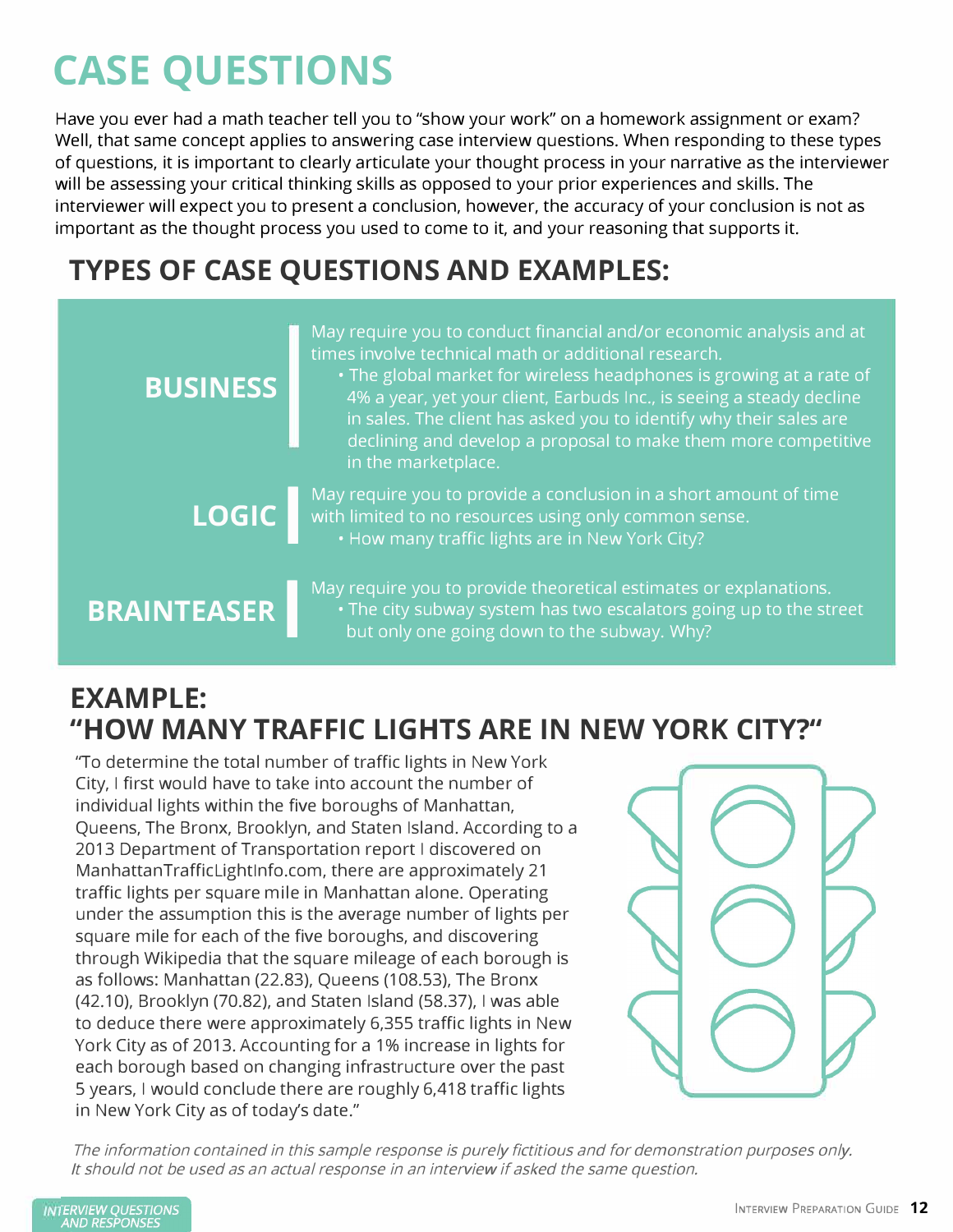# **AFTER THE INTERVIEW**

### **THANK YOU NOTES**

Always send a thank you note! Send a short note via email within 24 hours of the interview to each person who interviewed you. An additional mailed hand-written letter or card is encouraged but not required. If you met with multiple people, it is recommended you send a personalized letter to each individual. An example is included below.

| Interviewer<br>-lo:                                                                                                                                                                                                                                                                                                                                                                                          |
|--------------------------------------------------------------------------------------------------------------------------------------------------------------------------------------------------------------------------------------------------------------------------------------------------------------------------------------------------------------------------------------------------------------|
| CC:                                                                                                                                                                                                                                                                                                                                                                                                          |
| Dear Dr. Smith:                                                                                                                                                                                                                                                                                                                                                                                              |
| It was a pleasure to meet you this morning. Thank you for your willingness to interview<br>me for the Communications Associate position at ABC Laboratory. Your team really<br>seems to enjoy working there, and I would be fortunate to count myself among them.                                                                                                                                            |
| I was particularly interested in the upcoming advertising campaign you mentioned this<br>morning to promote the use of more sustainable packaging that is set to be released<br>this summer. I believe my prior internship at XYZ Public Relations Firm has provided me<br>with a solid foundation to help spread the word about this campaign and other projects<br>ABC Laboratory is currently developing. |
| Please let me know if you require any additional information from me. I look forward to<br>hearing back from you about the next steps.                                                                                                                                                                                                                                                                       |
| Sincerely,<br>Jonathan Husky                                                                                                                                                                                                                                                                                                                                                                                 |

**SEND** 

sure to thank them their time and terate your interest in **e** position. Mention mething you recall m the interview, ch as a unique insight story. This will make u stand out as well as ow you were really rested in the nversation you had. stly, thank them again  $\overline{\text{t}}$  their time and inquire about additional ps.

### **SELF-REFLECTION**

It's a good idea to perform some form of self-reflection within 24 hours after the interview while the details are still fresh in your mind. Performing a self-reflection helps you identify areas you think went well during the interview as well as areas you'd like to improve upon. This will help you debrief your experience, prepare for additional interviews in the future, and help you decide if the company or program is the right fit for you.

Visit career.uconn.edu/interviewpreparation to find the Interview Self-Reflection Worksheet to help you reflect after an interview or schedule an appointment with a career consultant for additional guidance.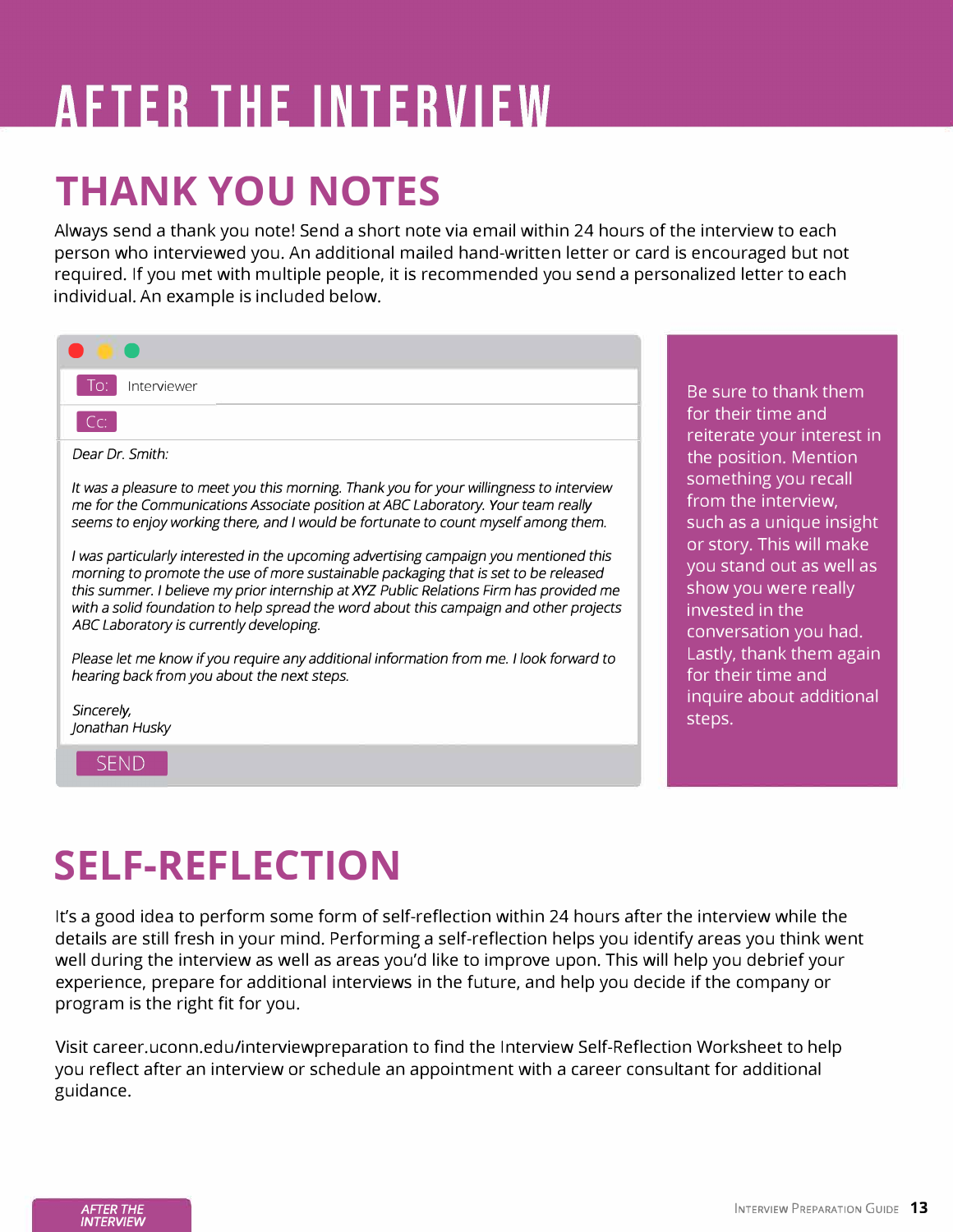### **OFFERS**

Occasionally, companies/programs may extend offers on the spot, however, they may also need additional time to interview and assess remaining candidates. Regardless of when you receive an offer it's recommended that you not say "yes" or accept immediately as this will cause you to lose your chance to negotiate if desired. When responding, first thank the individual you are speaking with for the exciting news and reaffirm your enthusiasm for the position. Then ask if you may have some time to review the offer. Demonstrating enthusiasm does not tip your hand for negotiations later. The scripts below can help provide you with guidance on how to respond when you receive an offer.

### **TIP: REQUEST YOUR OFFER IN WRITING**

Requesting your offer details in writing is important to making sure you and the company/program are on the same page with your offer details and there are no unexpected surprises. Seeing all details of the offer beyond what was extended verbally, not only helps you make an informed decision and negotiate appropriately, it can also be a visual aide to help you balance multiple offers.

After having the above conversation, we recommend you call the Center for Career Development as soon as possible to schedule a career coaching appointment. A Career Consultant can help guide you through how to accept or decline the offer, how to balance multiple offers or ask for more time, and how to negotiate the offer. These types of conversations should usually be had withan employer about 48-72 hours after the offer is extended.

Do not accept an offer that you do not intend to keep; going back on an offer, also known as reneging, reflects poorly on you as a professional and can have negative future implications on your career. The Center for Career Development also recommends that you cease any additional job searches upon acceptance of an offer.

#### **Grad School Program Script**

"Thank you very much for reaching out to me, this is great news! It was a pleasure getting to know everyone throughout my interview process and I look forward to the prospect of continuing my education at \_\_\_ in the \_\_\_\_ program. While I am extremely excited for this opportunity I was hoping I might have some time to further review the details of my offer before confirming my acceptance. Could you please advise when you would like my decision by?"

#### **Company Script**

"Thank you very much for reaching out to me, this is great news! It was a pleasure getting to know everyone throughout my interview process and I look forward to the prospect of working with them at

. While I am extremely excited for this opportunity I was hoping I might have some time to further review the details of my offer before confirming my acceptance. Would you be able to send me an official letter in writing outlining the details of this offer as well as when you would like my decision by?"

> **UNABLE TO SCHEDULE AN APPOINTMENT WITH THE CENTER FOR CAREER DEVELOPMENT?**

Visit www.career.uconn.edu and search "salary" for more information on how and when to negotiate an offer.